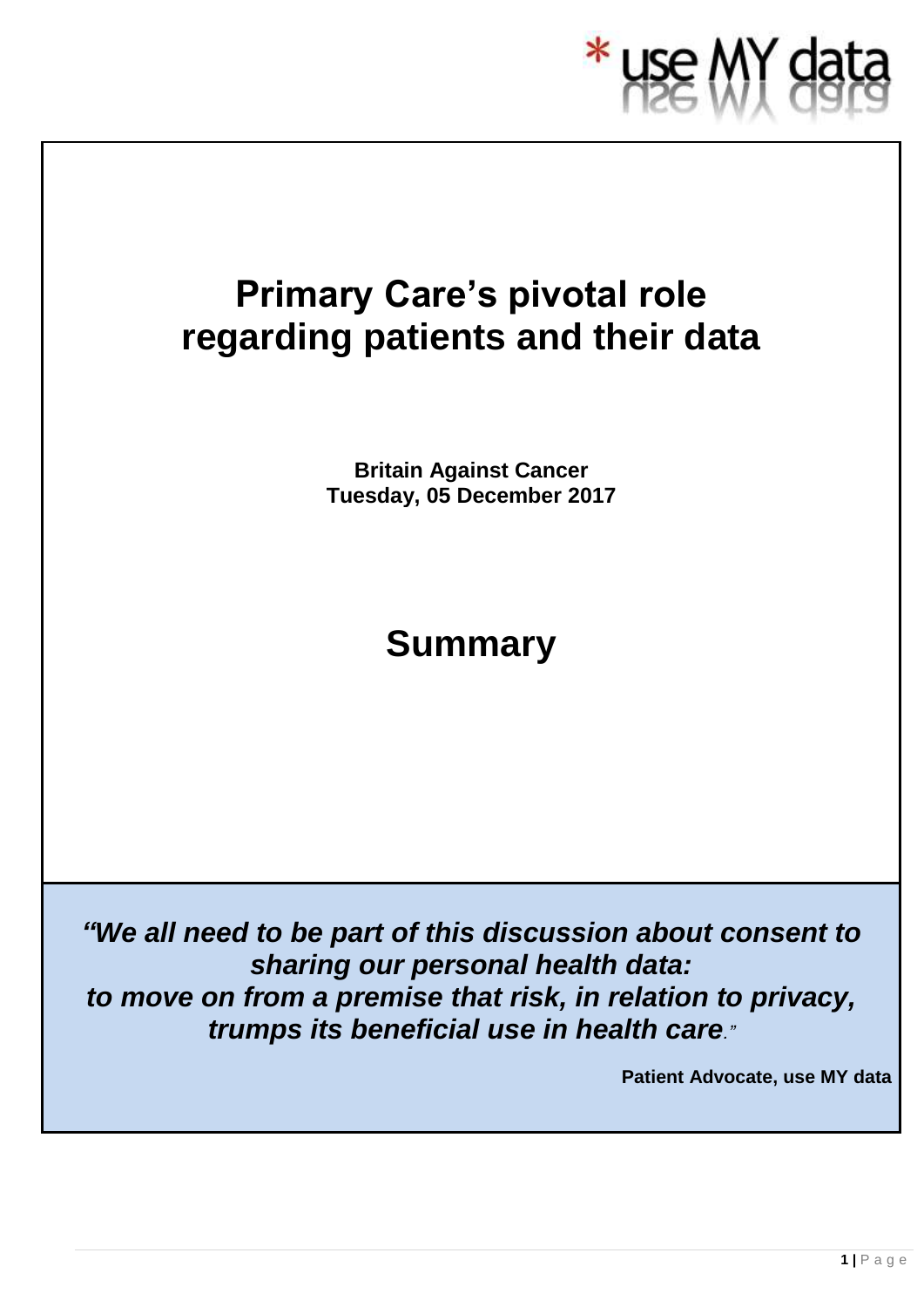# \* use MY data

| <b>Contents</b>                                                                                                                                                                                 |         |
|-------------------------------------------------------------------------------------------------------------------------------------------------------------------------------------------------|---------|
| <b>Background to the session</b>                                                                                                                                                                | Page 03 |
| Aims of the session                                                                                                                                                                             | Page 03 |
| <b>Chair's introduction</b>                                                                                                                                                                     | Page 04 |
| The historical context of the current data opt-out situation                                                                                                                                    | Page 04 |
| Why patients opt-out of their data being used                                                                                                                                                   | Page 05 |
| The crucial role that GPs play in helping patients decide about data options                                                                                                                    | Page 06 |
| The proposed National Data Opt-out model and, how patients and the public can better<br>work with GPs to achieve understanding of the rewards and risks of opting in and out of<br>data sharing | Page 06 |
| Discussion, questions and answers                                                                                                                                                               | Page 07 |
| <b>Biographies</b>                                                                                                                                                                              | Page 09 |
| <b>Useful links</b>                                                                                                                                                                             | Page 11 |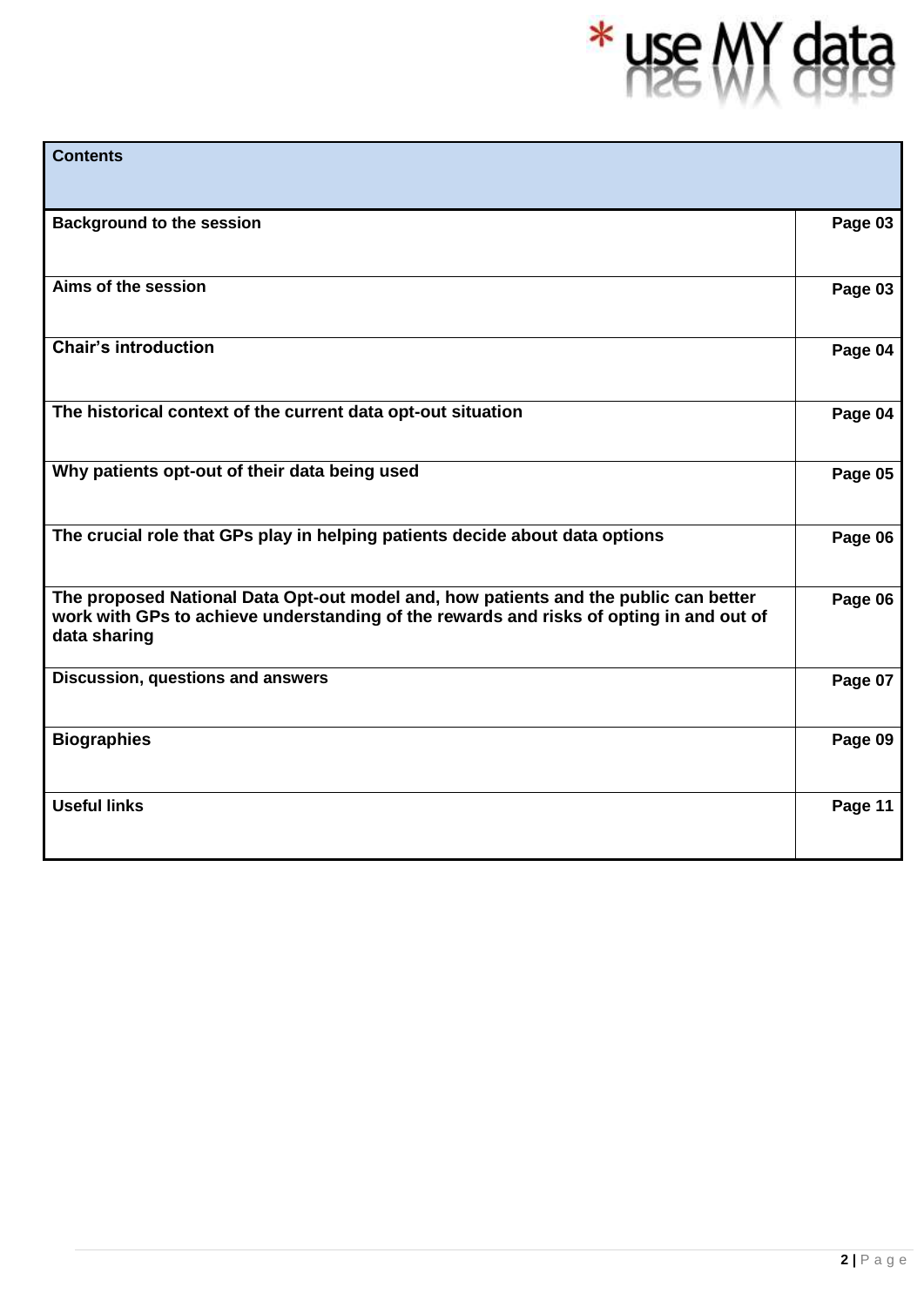#### **Background to the session**



use MY data is a movement of patients, carers and relatives. Our vision is of every patient willingly giving their data to help others, knowing that effective safeguards to maintain the confidentiality and anonymity of their data are applied consistently, transparently and rigorously.

We provide learning resources for patient/carer advocates on patient data issues, including running workshops focussed on patient data issues. At our January 2017 workshop we held a session *Primary care & data collection: the impact on the GP & the patient* to examine the role of primary care with regard to the concerns of patients about data usage, sharing and options. We heard from GPs about the current situation and the ways in which conversations with patients are approached, or why they are not approached. GPs told us that they do not receive any formal training about data (the sharing and secondary use of data), and yet they are often the first port of call for patients with concerns about how their data are used. The GPs who took part in our session felt that a leaflet is not enough to explain data consent options and issues to a patient.

With clinical time constraints, is it actually possible to explain to a patient all of the potential rewards and risks of their data being used? If it is not possible to explain, how can a patient make a truly informed choice?

The Government's response to the National Data Guardian's recommendations about the new National Data Opt-out states "we will support professionals to implement the national opt-out successfully".

Ahead of the National Data Opt-out in March 2018, use MY data members want to focus on the challenges facing primary care. From our own straw polls up to December 2017, GPs did not seem to have been informed about the Opt-out and our members wish to do all they can to aid GPs in this area.

Given that the GP practice is one of the main places for patients to have conversations about their health and about the uses of their data, this session will discuss issues such as the lack of training and materials for GP staff and the risk to the continued use of data for analysis and research.

#### **Aims of the session**

Our aims for the session were for attendees to leave with an understanding of:

- the historical context of the current data opt-out situation
- why patients opt-out of their data being used
- the crucial role that GPs play in helping patients decide about data options
- the proposed National Data Opt-out and how patients and the public can better work with GPs to achieve understanding of the rewards and risks of opting in and out of data sharing.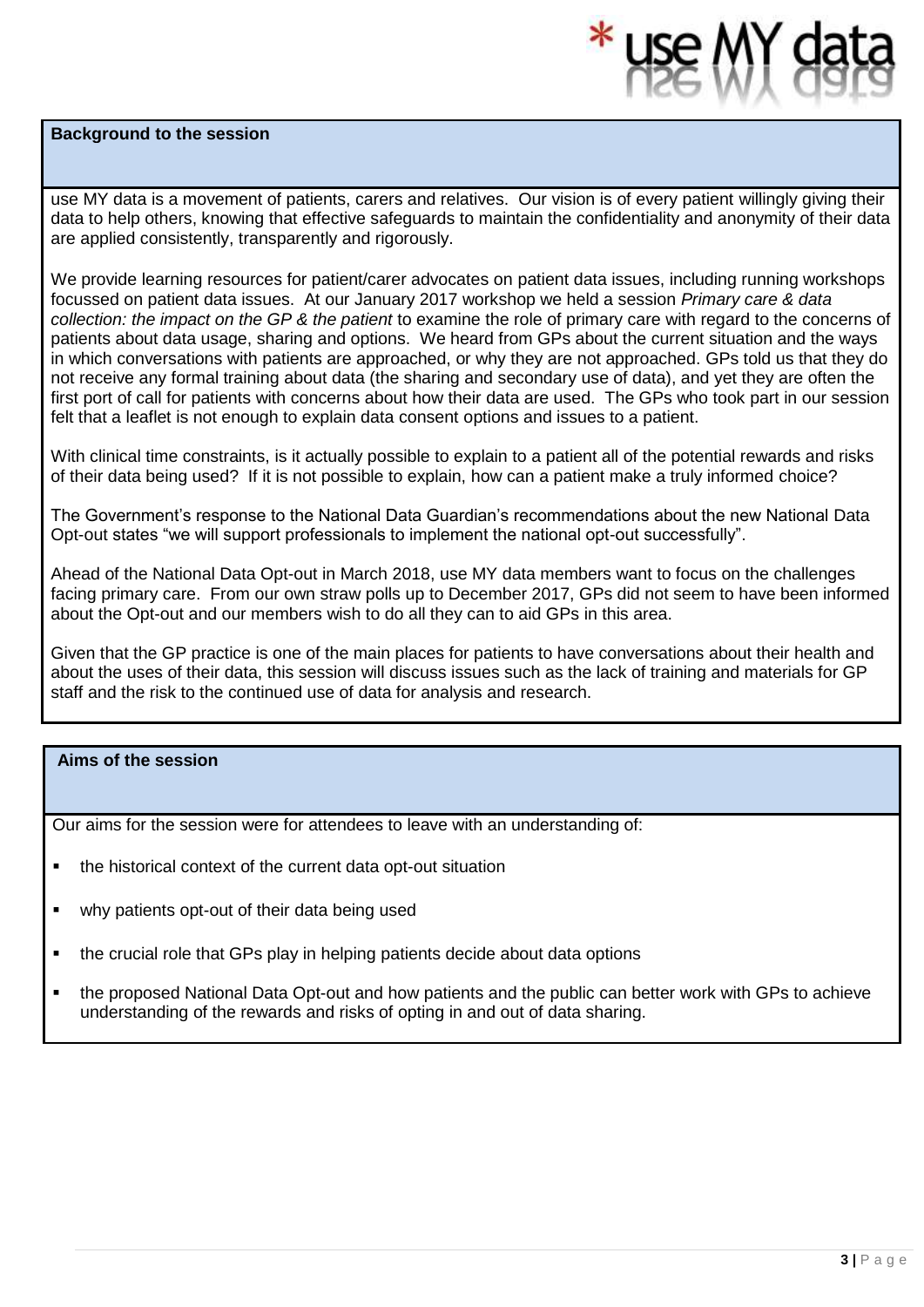#### **Chair's introduction**

#### **Chris Carrigan, Expert Data Adviser, use MY data**

Welcoming attendees, Chris gave a brief overview of the reasons for holding the session. When promoting the session use MY data received responses from several GPs who had picked up on the statement "GPs receive no formal training about data". GPs told us that they do indeed receive formal training and follow-up conversations ensued. These revealed that the GPs were referring to training about data protection and confidentiality, not training about the rewards and risks of sharing and using patient data for secondary purposes.

NHS England were invited to take part in the session, to reference communication plans in preparation for the implementation of the National Data Opt-out. However, it was not possible for NHS England to send a representative.

#### **The historical context of the current data opt-out situation**

#### **Dr Alan Hassey, Member, National Data Guardian's Panel**

Using patient data is fundamentally about trust. This was reflected in Dame Fiona Caldicott's 2016 'Review of Data Security, Consent and Opt-Outs' (which references trust 79 times).

Alan referenced the Care.data programme and associated opt-outs, for which concerns continue. Care.data gave rise to an increase in opt-outs:

- Type 1 opt-outs **–** prevents information being shared outside a GP practice for purposes other than direct care
- Type 2 opt-outs **–** prevents information being shared outside of NHS Digital (previously called the Health and Social Care Information Centre) for purposes beyond the individual's direct care.

In September 2015 the Secretary of State asked Dame Fiona to develop a single question consent model. Dame Fiona delivered her recommendations in February 2016, and they were published in July 2016. Responding in July 2017, the Government accepted all of the recommendations.

Dame Fiona's recommended approach follows the "no surprises" principle for how patient data should be used. A key recommendation is that, whether patients opt-out or not, they should be reassured about the security of their data and that legal protections are in place. The Opt-out should apply beyond direct care. It should not apply to data anonymised within the Information Commissioner's Office (ICO) Code of Practice on Anonymisation.

The timescale for the National Data Opt-out, March 2017, ahead of the implementation of the General Data Protection Regulation in May 2017 is challenging.

Patients are often left confused about the best course of action. The more complex things are the harder for GPs to understand and discuss with their patients. It is a key role of primary care professionals to give reassurance to patients about the use of their data. Dame Fiona's 2016 Review focused on making data a more regular conversation. How do we take patients with us on the journey, so they can make informed choices about the use of their information? It is vital that there is consistency of message around what people's options are. The opportunity to use patient data to make improvements is immense.

Dame Fiona's National Data Guardian panel works hard to encourage a joined-up approach; at the end of the day it's about patients.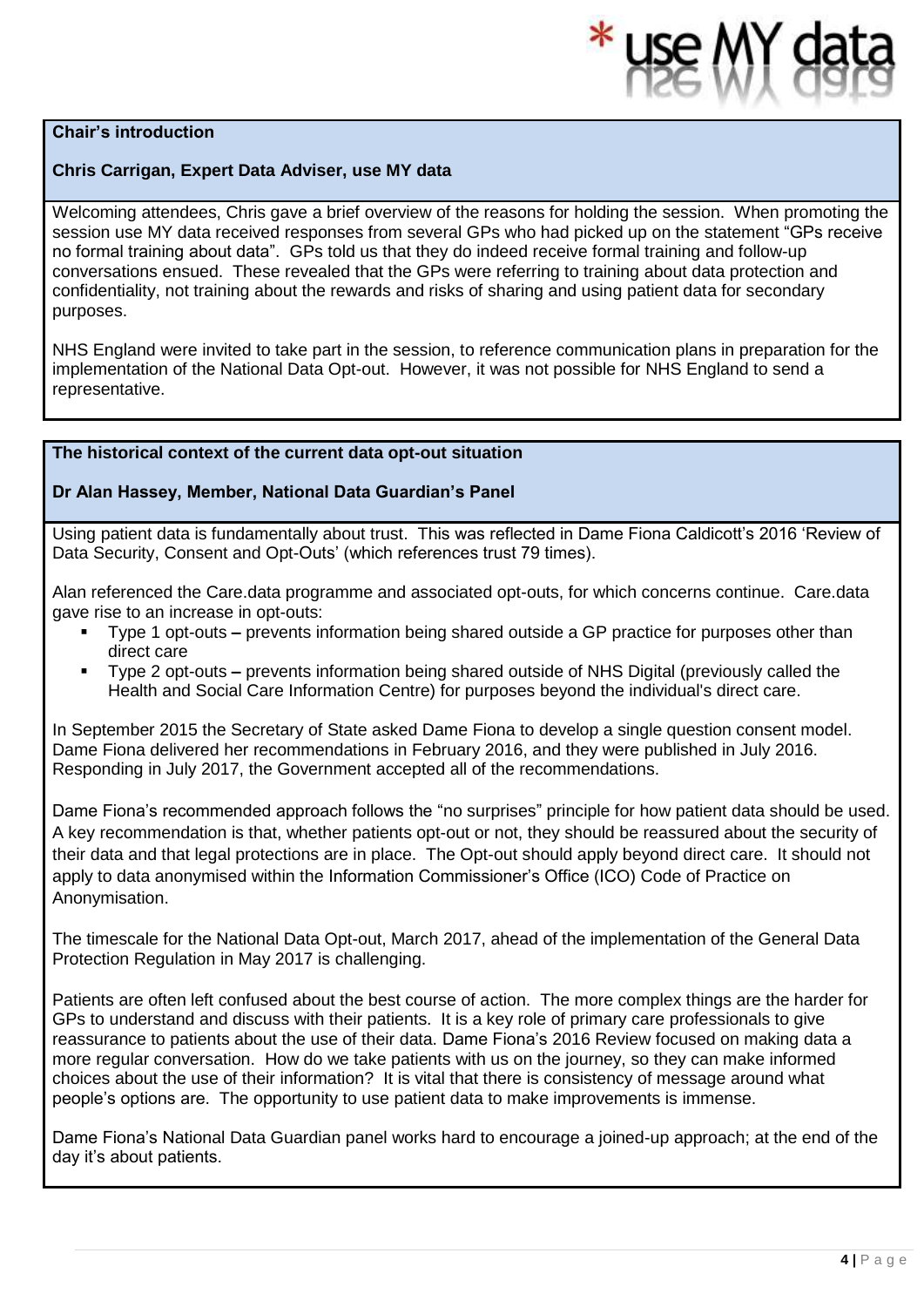#### **Why patients opt-out of their data being used**

#### **Paul Charlton, Patient advocate, use MY data**

Paul does not usually reveal his own family's experience of ill health. However, he is angry about the risk to the use of patient data and he contextualised that anger by explaining some of his family's story.

Paul's oldest daughter was born in 1984 in August: her mother died 15 months later from lung cancer. Her cancer was of course a late diagnosis as an emergency presentation at hospital. Treatment was palliative radiotherapy at Barts Hospital in London – where their daughter had been born by elective Caesarean due to her mother's heart disease. At age five his daughter's Type 1 diabetes emerged. In 1994 Paul's youngest child was born. His son was five when his mother died of stomach cancer – her cancer of course was a late diagnosis as an emergency presentation at hospital. Another of Paul's daughters has myotonic dystrophy, the most common form of muscular dystrophy – diagnosed at age 23 early into her midwifery training, when she didn't have sufficient strength in her hands to hold the baby and also carry out another action. Consequently, Paul was drawn into health research in primary care to improve early cancer diagnosis and is now a National Institute for Health Research (NIHR) Patient Research Ambassador.

Personal privacy should not outweigh the potential health benefits to patients of increased data-sharing. The great majority of patients, who are informed about how personal health data is used or can be used, do not want to opt-out of that usage. We want our data used!

Why the anxiety about the beneficial use of patients' healthcare data? It's important to have a robust public conversation to be more communicative about the benefits of data sharing. Primary care is currently left to do its own thing in relation to data. It is difficult to understand how the NHS mandates data sharing for secondary health care, but just leaves primary care to do its own thing. It's important that patients who want to have their data shared have an advocate in their GP.

There is a narrative that there is risk to our privacy in the use of personally sensitive health data which constitutes a greater harm than the benefits using this data brings to our families and friends.

Paul highlighted a research initiative, VICORI, that has been bringing together the cancer and heart disease datasets; there are obvious advantages in being able to see crossovers. We can understand how these two diseases and their treatments interact – when cancer meets heart disease or when heart disease meets cancer – as with Paul's wife. As a patient member of the VICORI study management team Paul has unfortunately learned about the opposition within some of the medical community to connecting the data systems.

We are still battling to get linkage between the cancer and cardiovascular registries, let alone other key datasets (such as primary care prescribing data, Hospital Episode Statistics, Office for National Statistics). This is a tragic wasted opportunity and arises from an excessively zealous over-protection of data due to a misconception of the true risk of dissemination of patient sensitive information.

We all need to be part of this discussion about consent to sharing our personal health data: to move on from a premise that risk, in relation to privacy, trumps its beneficial use in health care.

There is a disparity between the public's expectations of accessing health data when compared to other things, such as financial data (e.g. online banking). Paul asked that, as with financial or other consumer information, to achieve his consent just let him know:

- firstly what data about me do you have, and
- secondly what you are doing with it.

Paul asked: "Stop preventing the use of my personal health information because of privacy: just get on with letting me know". In parallel to Public Health England's 'Be Clear on Cancer' campaign, we need a 'Be Clear on Data' campaign. We need to inform the public of the consequences of not sharing data.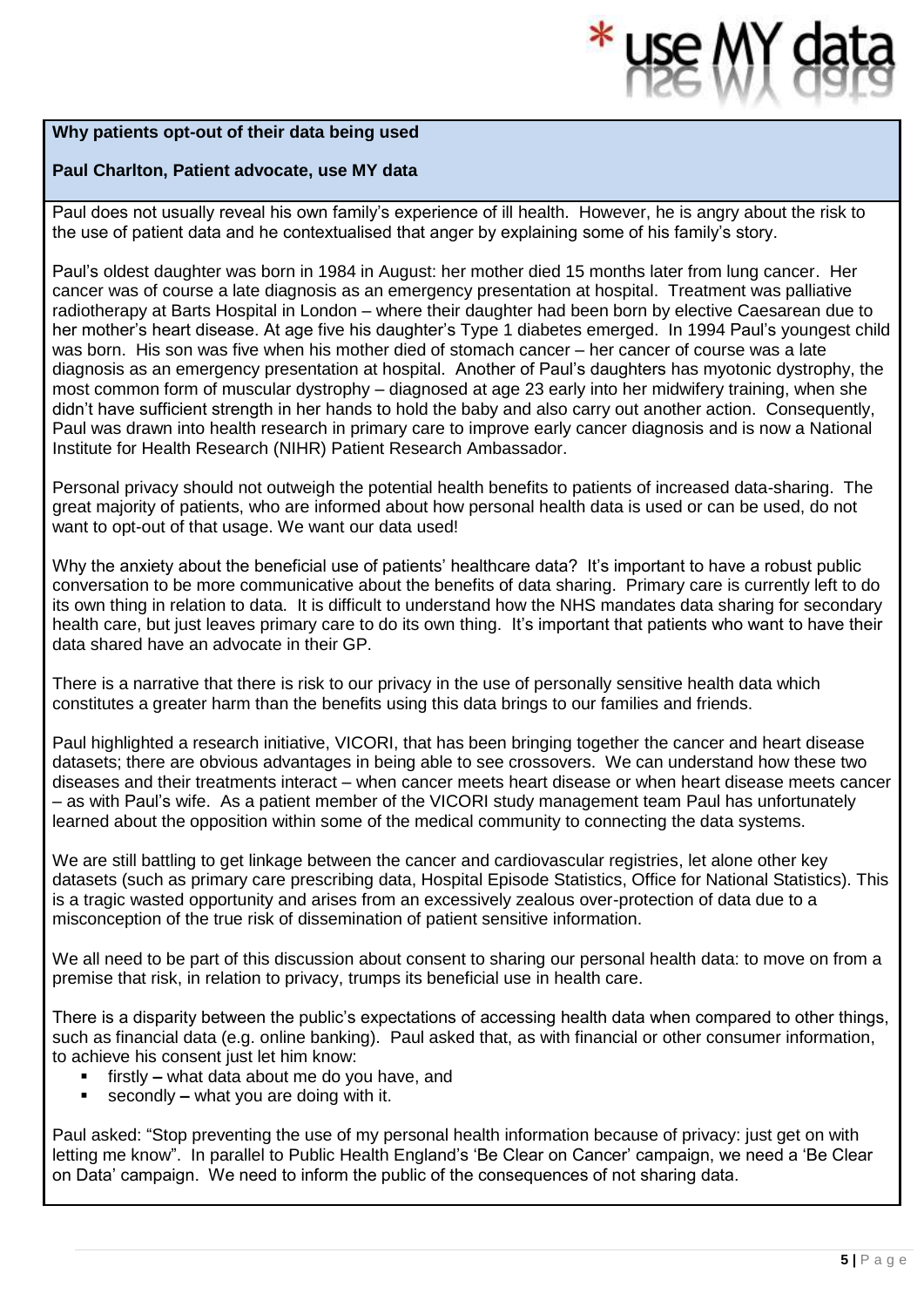#### **The crucial role that GPs play in helping patients decide about data options**

#### **Dr Arjun Dhillon, GP & Deputy Caldicott Guardian for NHS Digital**

The culture of confidentiality is embedded in healthcare professionals, on top of which is the Data Protection Act. Individual patients will opt-out and opt-in on various issues which often conflict with one another. Day to day, data requests come in many forms. This can highlight conflicts e.g. a patient opting out of their Summary Care Record or making a Type 2 objection, but consenting to take part in a clinical trial. Without patients seeing their own records/audit trail, how can they consent/make informed choices?

Primary Care is under an increased burden. Many GPs are already struggling to balance everything legally required of them. Data protection legislation is ever-evolving and complex. There is a collective responsibility to train GPs and ensure consistency about information. This hasn't been good enough in the past. GPs are generally quite reactive about data sharing and struggle to be proactive, often relying on patient proactivity and understanding.

The reaction from society and GPs is distorted by a lack of trust. About 2% of patients in Arjun's practice have opted out. They don't trust the system and there is a need to make clear the benefits of patient data sharing. There is an element where it is easier not to share and increasing shades of gray, where those at the coalface may not be best placed to answer patients' questions. Where patients have opted-out, they are typically those who are well-informed, fit a specific demographic and usually have been supported to be able to opt-out.

We also need to get the health workforce up to standard on transparency and the importance of sharing information. The current system doesn't share the data it already has in an efficient way. The Cancer Dashboard for example, already contains a great range of useful information but this is often overlooked or not integrated properly. Supporting patients to make good data decisions is part of providing good care. NHS Digital is committed to sharing data in a safe and transparent way.

**The proposed National Data Opt-out model and, how patients and the public can better work with GPs to achieve understanding of the rewards and risks of opting in and out of data sharing**

#### **Dr Richard Roope, RCGP / Cancer Research UK Clinical Champion for Cancer**

Richard began by stating that data is vital to everything GPs do, and at the heart of the interface between GPs and patients. GPs know a lot about data, but don't know much about the National Data Opt-out. The role of GPs in relation to the Opt-out is pivotal. We need to increase awareness across primary care: GPs, nurses etc.

The Royal College of General Practitioners (RCGP) has set up the Patient Data Choices Project in response to the Opt-out. There is a lot of myth-busting to do. A programme manager within the Clinical Innovation and Research Centre (CIRC) has been appointed, as well as a new clinical champion for the Project; Dr Geoff Schrecker.

The Project will have e-learning modules, webinars, train the trainers pack, case studies. As an education event for GPs ahead of the Opt-out, a national conference is planned for March 2018, alongside six regional workshops. GPs need to be trained and equipped. The RCGP is committed to informing all GPs – 50,000. The willingness of GPs to engage is essential.

The overwhelming views from patients and carers is that others should benefit from the patient's data. Yet, there is a lack of understanding amongst politicians, policy makers and media professionals about the importance of data. There is therefore a huge role for better educating these different audiences.

Without data you change nothing. You cannot address inequalities unless you have data to demonstrate inequalities. Everyone is instantly aware of the risks of data sharing. The greater risk is not releasing data; the next generation cannot benefit from your data. Opting-out may seriously damage your health.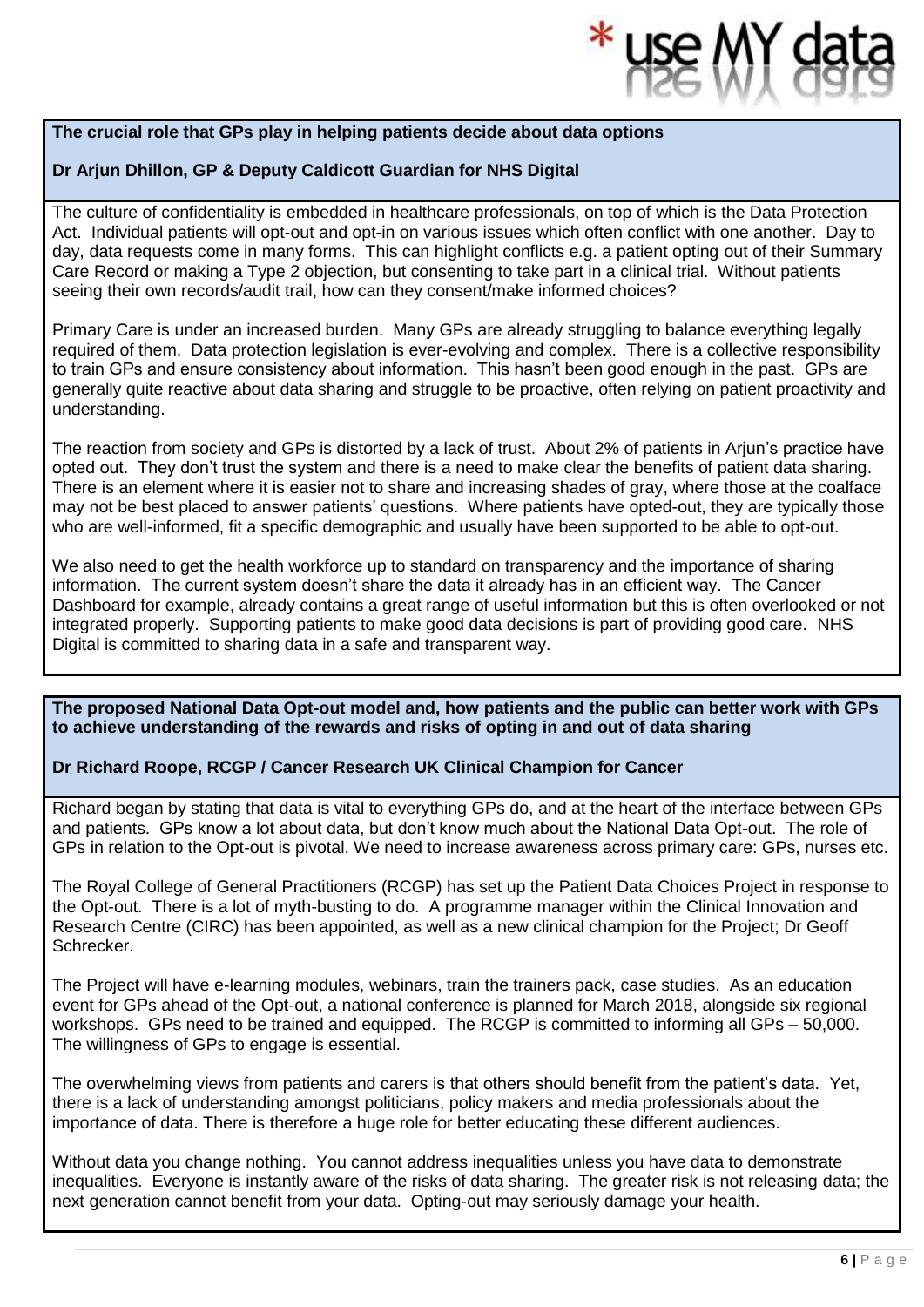**Panel discussion / Q&A** 



#### **Opting out - why did some GPs opt their practices out?**

- Data (unpublished at the date of the session) shows opt-out by practice and it seems that this tended to happen where GPs have personally had a bad experience.
- Where professionals are uncertain/confused the default position is not to share data. This is reinforced by fear; many health professionals are worried about potential ramifications e.g. from the General Medical Council (GMC) rather than the Information Commissioner's Office (ICO).
- It is important that positive ways of promoting data usage also happen more regularly. The whole narrative context of data is negative. Public engagement on this is important – signposting people to good practice and guidance.
- Patient Participation Groups (PPG) within practices have also been influential in encouraging a practice to opt-out. A GP in the audience gave the example of her practice where the PPG encouraged the opt-out, driven by fear. Now there is recognition that the data is needed and the practice is moving towards opting back in.
- Another GP noted that Care, data means a lot of work needs to be done in terms of trust and reassurance. Key conversations will be between care professionals and patients. There is a fear that the more you tell people the more you risk them opting out. Dame Fiona's position is that people need to know what is happening with their data.
- How to get patients who opted out under Care.data (which is around 1-2% across GPs surgeries) to opt back in? The National Data Guardian's perspective is not to *persuade* people to opt back in, but to give them all the information necessary to make a fully informed decision.
- GP websites can be a wonderful resource for information about data sharing and consent. Of course they cost money to update, but data is worth money.

#### **Data sharing and security**

- We need to get to the state where we share patients' existing records with them. This would mean openness, transparency and the possibility of challenging the records. It is about the journey of trust in a wider sense, beyond data.
- It was noted that we are at the beginning of an Artificial Intelligence (AI) data revolution.
- We need to collect data to drive early diagnosis. The opposition to using data and changing things is immense. We have to find a way to communicate potential benefits when it's unknown.
- The importance of talking about the risks of not sharing data was emphasized. If data are withheld, we can't advance treatments or analyse patient experience. The risks of not sharing are greater than sharing.
- We can make the case that by sharing data it can be linked/have correlations. Fear is always strong than altruism. This is not a medical problem, but is impacting on the medical profession. Public engagement is key and use MY data, Understanding Patient Data, The Farr Institute are all working in this area – we need more open conversations about what interconnectivity means.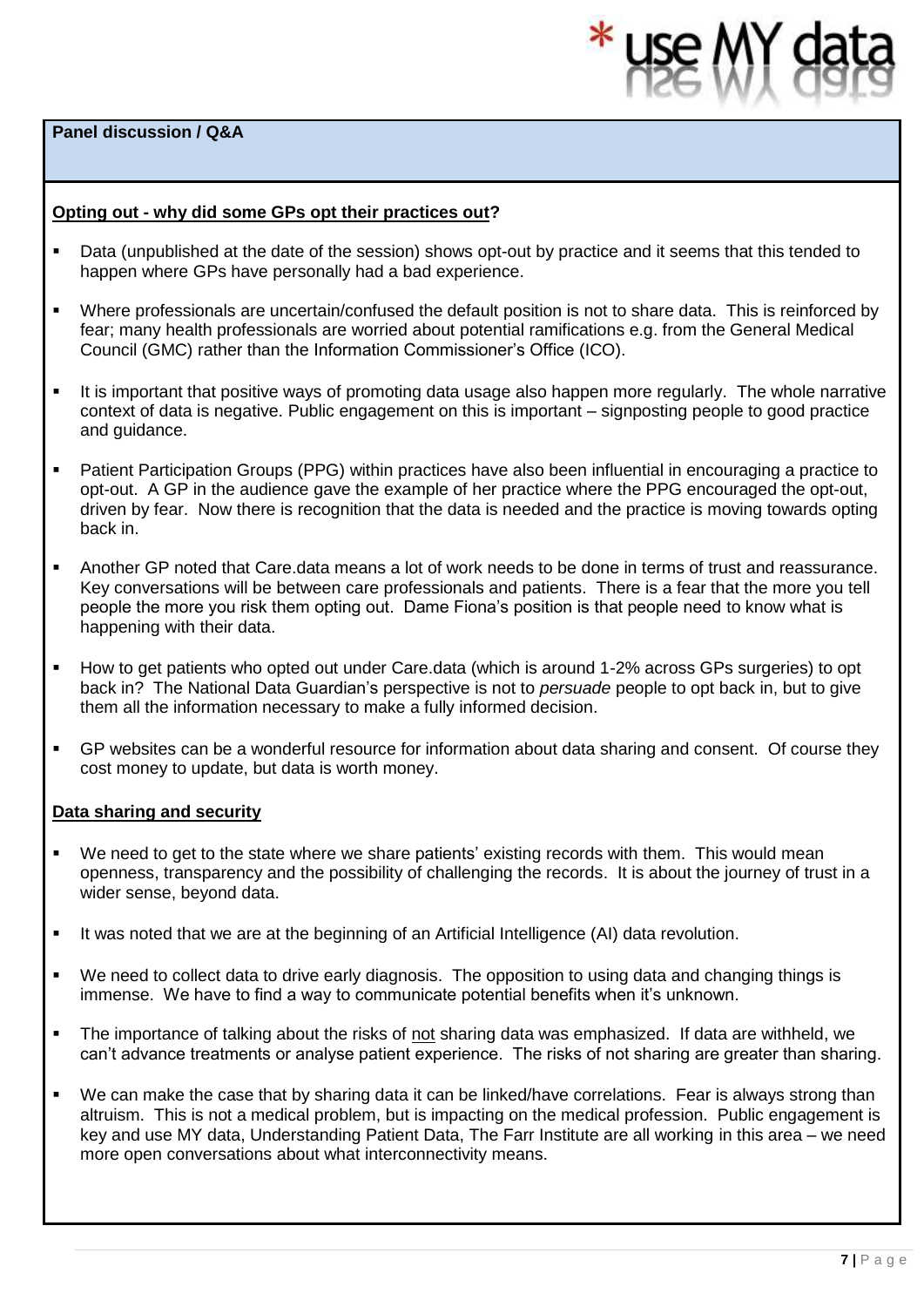- Security is every bit as important. While the WannaCry attack did not cause a data breach, it was effectively a denial of service. Although the system can never be 100% secure, we need to have the infrastructure that enables us to feel reasonably confident.
- Encryption of NHS data is robust and we can be confident in promoting this to patients. It is important to develop more robust industry standards so that health professionals can feel more confident in relation to data issues. This leads to transparency and results.
- **•** Data consent/sharing outside of the UK was touched upon, briefly. The General Data Practice Regulation (GDPR) will align the UK with Europe. There is a fundamental clash between the National Data Opt-out and GDPR.

#### **Communications – the importance and difficulties**

- Many problems around the sharing of data have arisen from poor communications and communications are still not as connected as they could be. We have still not seen enough of the detail on the National Data Opt-out to know what's happening, and the GDPR guidance is not yet out.
- The next substantial step will be translating the usage from primary care environment into secondary care decisions.
- Primary Care has a huge challenge to get the message to 50,000 GPs by March 2018. Consistency of message is essential.
- **•** A Suffolk CCG has commissioned a local Learning Disability charity to produce an easy read leaflet on consent opt in / out.
- **.** It is really important that everyone is engaged.
- The message is not neutral; there is an unconscious bias working all the time. Care.data sits in the consciousness. The very use of the word 'Opt-out' is biased towards opting out.
- **·** There are a lot more patients than there are professionals we need patient power to communicate the rewards of sharing and using patient data.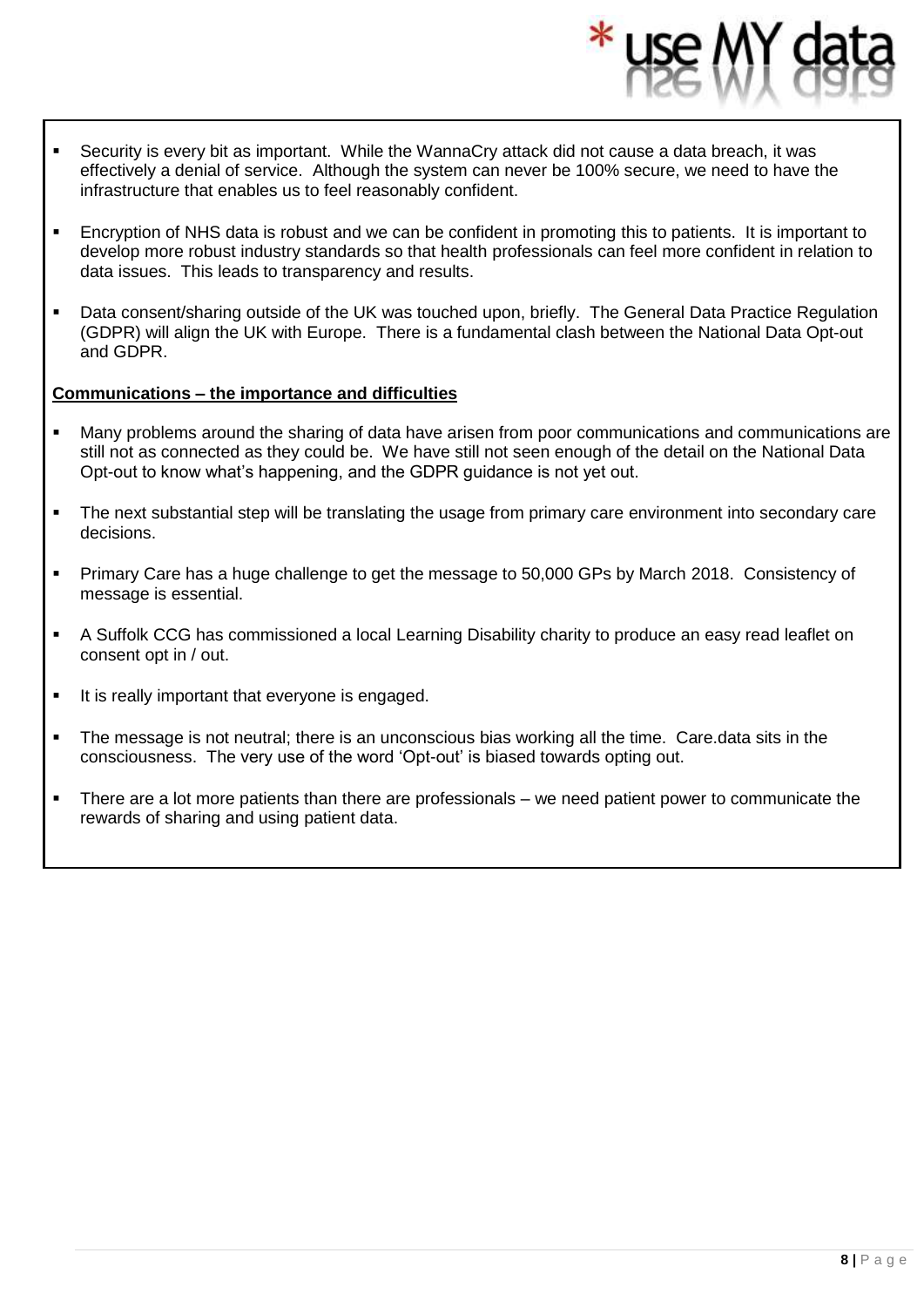#### **Biographies**



#### **Chris Carrigan**

Chris Carrigan is a specialist in cancer data and information, but with a particular focus on patient involvement and patient power, based from the University of Leeds MRC Bioinformatics Centre.

Chris has a range of interests around patient involvement and the uses of patient data and is Expert Data Advisor to use MY data, which he has done since leaving Public Health England in June 2016.

Previously, Chris was a founding member of the National Cancer Intelligence Network (NCIN), a partnership putting patients at the heart of how their data is used funded by a range of bodies, including the public sector and leading cancer charities, tasked with providing new insights and intelligence into cancer inequalities, diagnosis, care, outcomes and experience.

In 2014 he was named as one of the Health Service Journal's Top 50 Innovators in the NHS for his innovative and collaborative approach to patient empowerment, and also featured on BBC Radio 4's Networking Nation series, where the NCIN was highlighted as a leading example of how best a network can operate.

Chris is also Chair of an advisory group for NHS Digital, IGARD - the Independent Group Advising on the Release of Data.

#### **Paul Charlton**

Paul has significant family experience of cancer, including early cancer death, as well as with a number of other metabolic and neurological conditions. He spent six years on the National Cancer Research Institute's Primary Care Clinical Studies Group, with a specific interest in early cancer diagnosis and GP decision making support tools.

His current research involvement includes study advisory group membership for a cancer and heart disease data linkage analysis as well as:

- Patient Research Ambassador for the National Institute of Health Research
- Lay member of the Cancer and Nutrition Research Collaborative
- Lay advocate with the National Cancer Research and Analysis Service
- **■** Lay member of the Health Technology Assessment Commissioning Board.

Paul's current work is in supporting adults with learning disability. He has recently published an anthology of poetry *Love's Music* exploring the emergence, experience, loss and remembrance of love.

#### **Dr Arjun Dhillon**

Arjun supports the Caldicott Guardian and Senior Information Risk Owner (SIRO) to ensure they are meeting their obligations and support the implementation of the new General Data Protection Regulation (GDPR) regulations. He also provides clinical support to the Information Governance teams and works closely with the Independent Group Advising on the Release of Data (IGARD) team.

Arjun's aspiration is to promote transparent data usage to improve our system for the benefit of our patients and has a keen interest in elderly care.

Previously, he was Director of a Primary Care Web Tool and was a GB Member of Ealing CCG. He was also Chair of the Royal College of General Practitioners Health Informatics Group (RCGP HIG) and Joint GP IT Committee (JGPITC) and was Managing Partner and Trainer at The Argyle Surgery.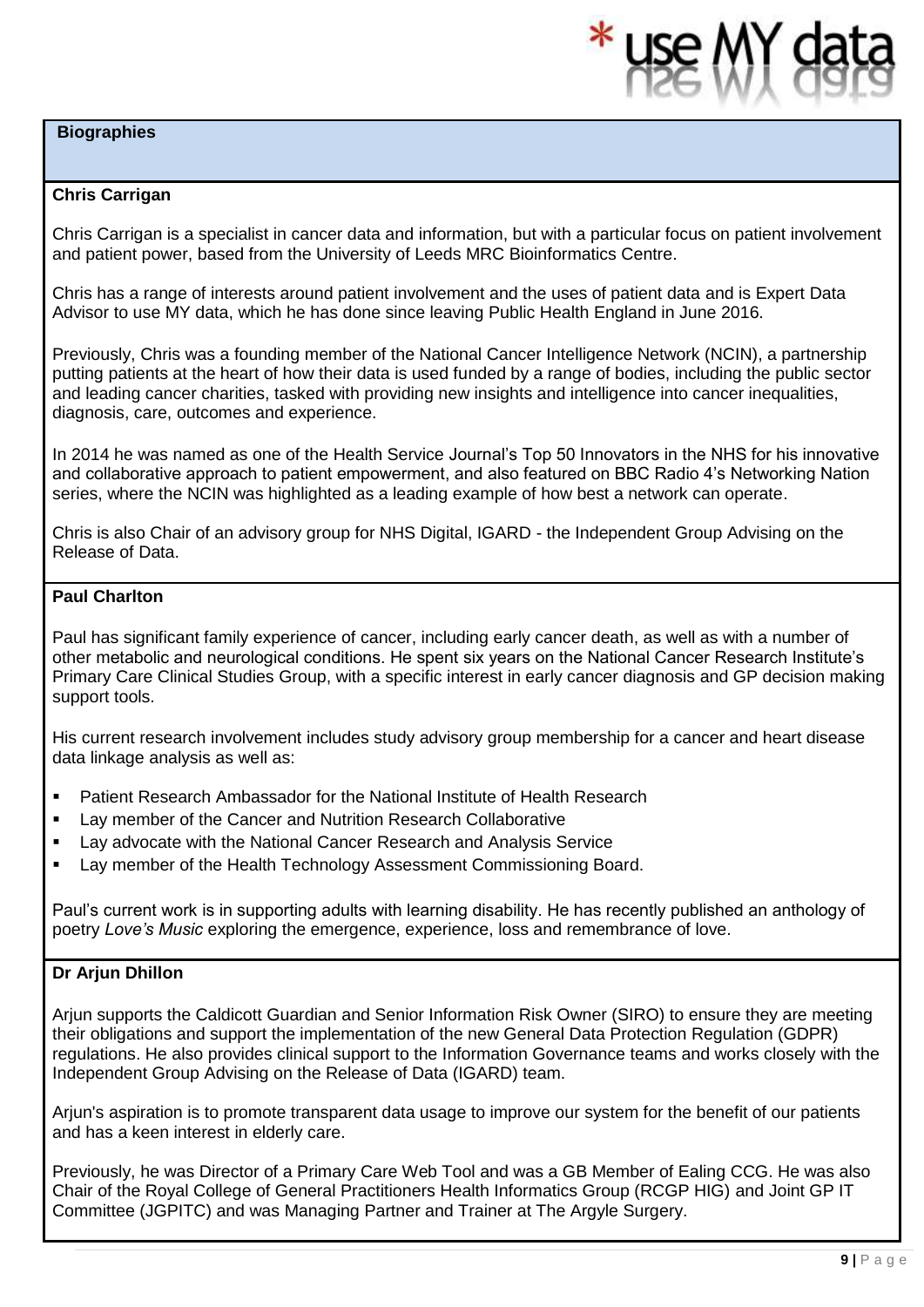#### **Dr Alan Hassey**

Dr Alan Hassey MSc MB BS DRCOG FRCGP was a GP in Skipton, North Yorkshire until retiring from general practice in June 2013.

Alan is a member of Dame Fiona Caldicott's National Data Guardian Panel and is the HSCIC IG Clinical Lead & Deputy Caldicott Guardian.

He is a member of the RCGP Health Informatics Group (HIG), past chair of HIG and the Joint GP IT Committee of the BMA & RCGP and in October 2017 became one of the Founding Fellows of the UK Faculty of Clinical Informatics.

#### **Dr Richard Roope**

Richard is a Portfolio GP working in Primary Care and Cancer Management. Richard studied at Gonville & Caius College, Cambridge and The Royal London Hospital, qualifying in 1987. He did a Masters in Occupational Medicine in Manchester. He started working within cancer services in Hampshire and Wessex in 2002.

In 2014 he was appointed as the RCGP and Cancer Research UK Cancer Champion and, in 2015, as one of the Senior Clinical Advisors for Cancer Research UK. He is a member of several national steering committees, including the National Cancer Advisory Group and England's Be Clear on Cancer Steering Group.

In 2015, he was elected to Fellowship of the RCGP for contributions to Cancer Management. In his leisure time, he sings in a choir, and cycles, sometimes raising money for Cancer Research UK.

MA, MBBS, MSc, FRCGP, AFOM, MFMLM